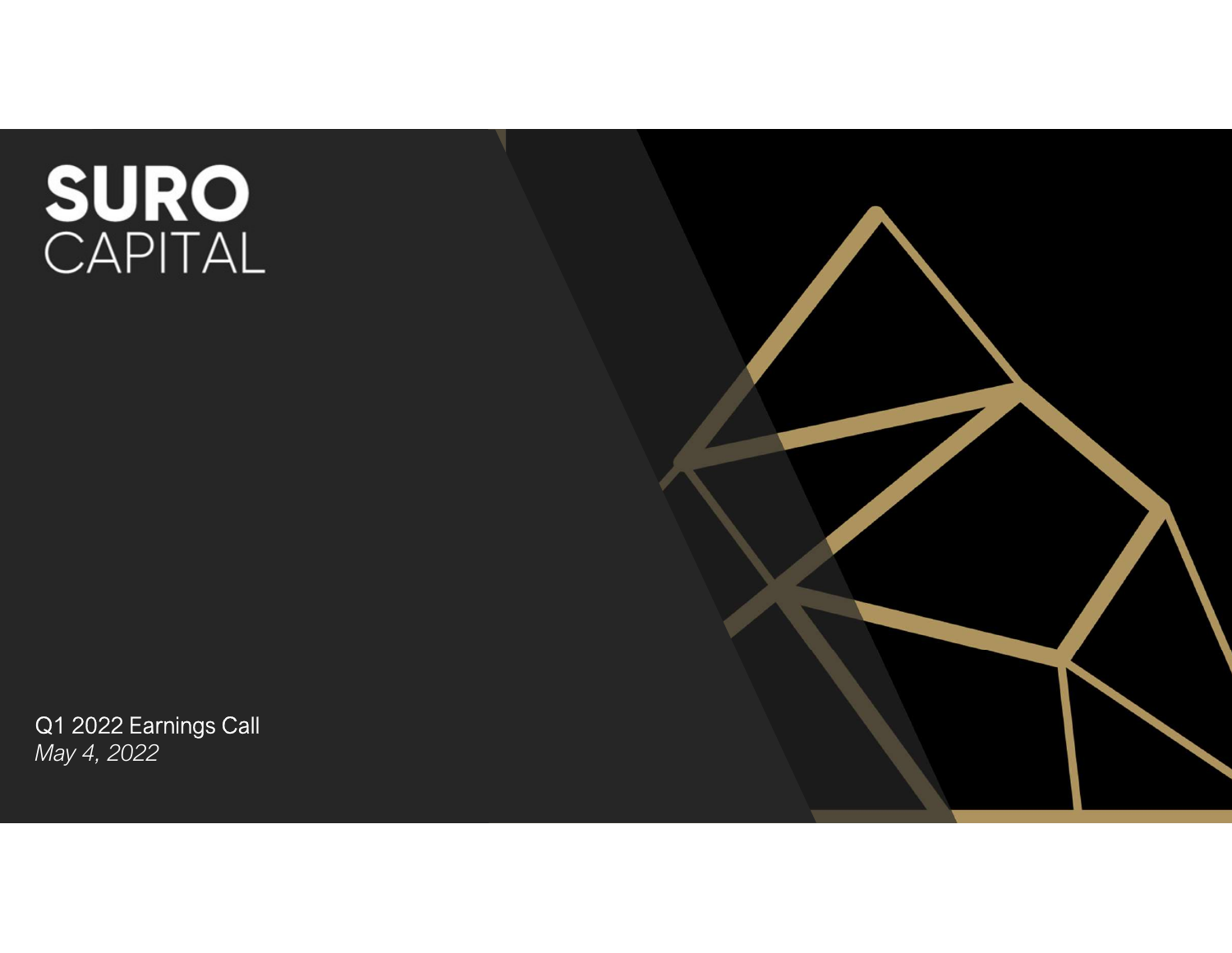### Forward Looking Statements

Statements included herein, including statements regarding SuRo Capital Corp.'s ("SuRo Capital", "SSSS", "we", "us" or "our") beliefs, expectations, intentions or strategies for the future, may constitute "forward-looking Fortward Looking Statements including statements regarding SuRo Capital Corp.'s ("SuRo Capital", "SSSS", "we", "us" or "our") beliefs.<br>expectations, intentions or strategies for the future, may constitute "forward-looking Looking statements are not guarantees of the future performance and that actual results. The capital cautions yie were not guarantees of the future performance and that actual results. Sure Capital cautions you that forwar FOTWATO LOOKING Statements including statements regarding SuRo Capital Corp.'s ("SuRo Capital", "SSSS", "we", "us" or "our") beliefs,<br>expectations, intentions or stategies for the future, may constitute "forward-looking st TOTWATO LOOKING Statements regarding sure Capital Corp.'s ("SuRo Capital", "SSSS", "we", "us" or "our") beliefs, expectations, intentions or strategies for the future, may constitute "forward-looking statements". SuRo Capi FOTWATC LOOKING Statements regarding sure Capital Corp.'s ("SurRo Capital", "SSSS", "we", "us" or "our") beliefs,<br>expectations, intentions or strategies for the future, may considict "orward-looking statements". Surfor Cap Forward-looking statements. Risk factors, cautionary statements for the forward-looking statements". SSRS", "we", "us" or "our") beliefs, expectations, intentions or strategies for the future, may constitute "forward-looki For Ward Looking Statements including statements regarding SuRo Capital Corp.'s ("SuRo Capital", "SSSS", "we", "us" or "our") beliefs,<br>expectations, intentions or strategies for the future, may constitute "forward-looking For Ward Looking statements included herein, including statements regarding SuRo Capital Corp.'s ("SuRo Capital", "SSSS", "we", "us" or "our") beliefs, expectations, intentions or strategies for the future, may constitute **COTWATC LOOKING Statements**<br> **COTWATC LOOKING Statements** regarding SuRo Capital<br>
expectations, intentions or strategies for the future, may constitute "forward<br>
boxiding statements are not guarantees of future performanc COTWATION LOOKING Statements including attenuation sequenting SuRG Capital Corp.'s ("SuRG Capital", "SSSS", "we", "us" or "our") beliefs.<br>Statements included herein, including statements regarding SuRG Capital Corp.'s ("Su For Warrel Looking Statements regarding sure capital Corp.'s ("SuRo Capital", "SSSS", "we", "us" or "our") beliefs.<br>Statements included herein, including statements regarding SuRo Capital Corp.'s ("SuRo Capital", "SSSS", " For Ward Looking Statements regarding sure capital Corp.'s ("Sure Capital", "SSSS", "we", "us" or "our") beliefs, expectations, interlucing sure contained regarding SuRo Capital Corp.'s ("SuRo Capital", "SSSS", "we", "us" FOTWATIO LOOKING Statements included herein, including statements regarding SuRo Capital Corp.'s ("SuRo Capital", "SSSS", "we", "us" or "our") beliefs, expectations, intentions or strategies for the future, may constitute UT WATHER Statements included herein, including statements regarding SuRo Capital Corp.'s ("SuRo Capital", "SSSS", "we", "us" or "our") beliefs,<br>expectations, interluding statements regarding SuRo Capital Corp.'s ("SuRo Ca Statements included herein, including statements regarding SuRo Capital Corp.'s ("SuRo Capital", "SSSS", "we", "us" or "our") beliefs,<br>expectations, intentions or strategies for the future, may constitute "forward-looking Statements included herein, including statements regarding SuRo Capital Corp's ("SuRo Capital", "SSSS", "we", "us" or "our") beliefs, mentions including statements. All for comparable for the future, may constitute "forwar become the method in this method of the fultre, may constitute "foward-ooking statements". SuRo Capital cautions you that forward-<br>projected or implied in these statements are future performance and that actual results or

booking statements are not guarantees of tuture performance and that actual results or developments may differ materially from those<br>projected or implied in these statements. All forward-looking statements move a number of mount a constrained in this presentation and may make than the mount of the construction of the mount of the computed in the performance data performance of the mount of the performance and any material does and uncertaint notion-different and the solution and the solution of the solicitation of an offer to sell or the solicitation of an offer to buy any securities of SuRo Capital. This presentation of the solicitation of the solicitation of

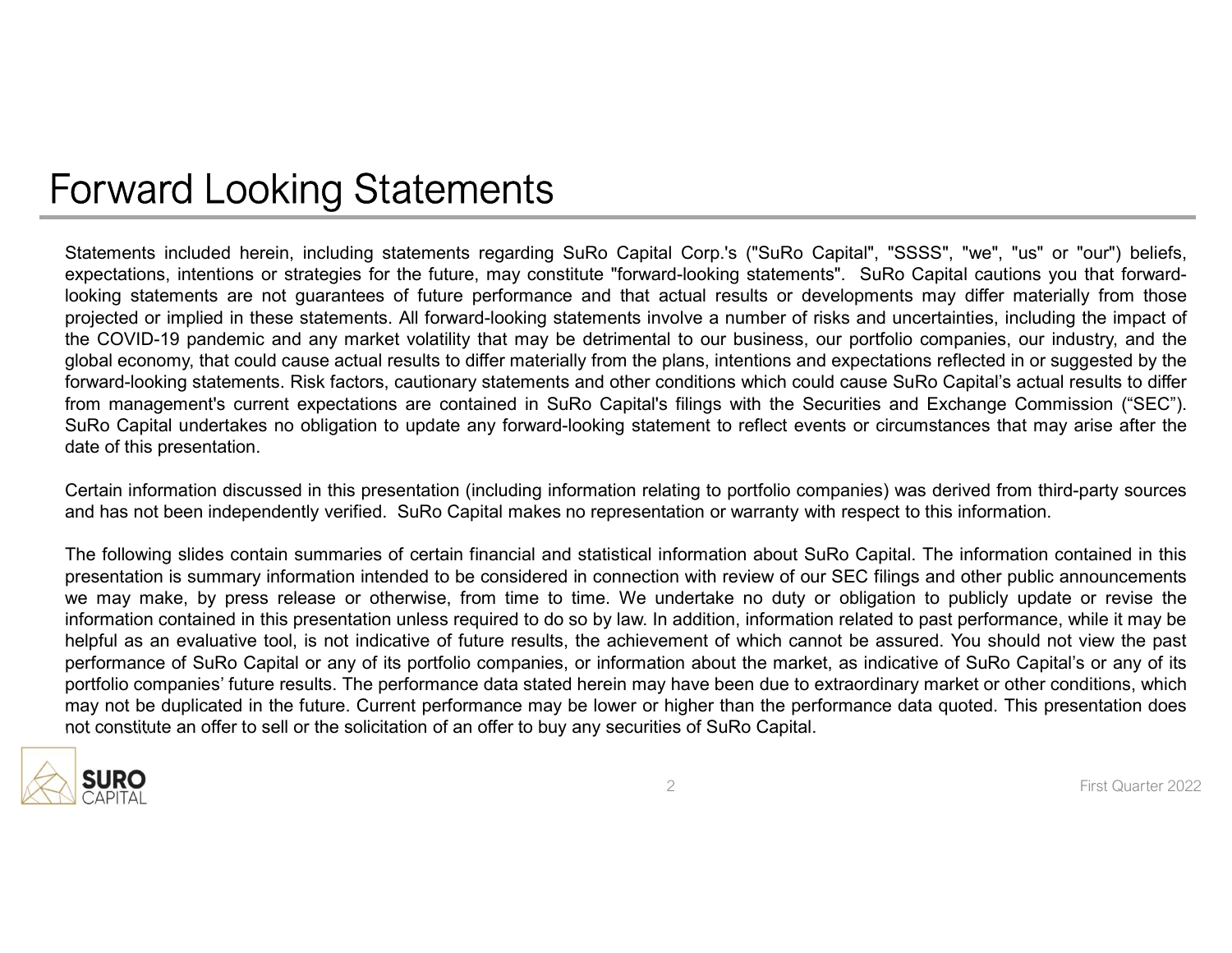### Earnings Overview

# • SuRo Capital's Net Asset Value ("NAV") per share is \$12.22 as of March 31, 2022<br>
• Highest dividend-adjusted NAV since inception of National State of Assets totaled approximately \$380.7 million at quarter-end<br>
• Net Asse SuRo Capital's Net Asset Value ("NAV") per share is \$12.22 as of March 31, 2022

- 
- 

#### Investable Assets of \$172.8 million as of March 31, 2022

## Forming C OVerview<br>
• Instruction and the Asset Value ("NAV") per share is \$12.22 as of March 31, 2022<br>
• Highest dividend-adjusted NAV since inception |<br>
• Not Assets totaled approximately \$380.7 million at quarter-end<br> • SuRo Capital's Net Asset Value ("NAV") per share is \$12.22 as of March 31, 2022<br>• Highest dividend-adjusted NAV since inception |<br>• Net Assets totaled approximately \$380.7 million at quarter-end<br>• Net Assets totaled appr **SING Capital's Net Asset Value ("NAV") per share is \$12.22 as of March 31, 2022**<br>
• Highest dividend-adjusted NAV sine inception<br>
• Net Assets totaled approximately \$360.7 million at quarter-end<br>
Investable Assets for \$17

- 
- 
- 



3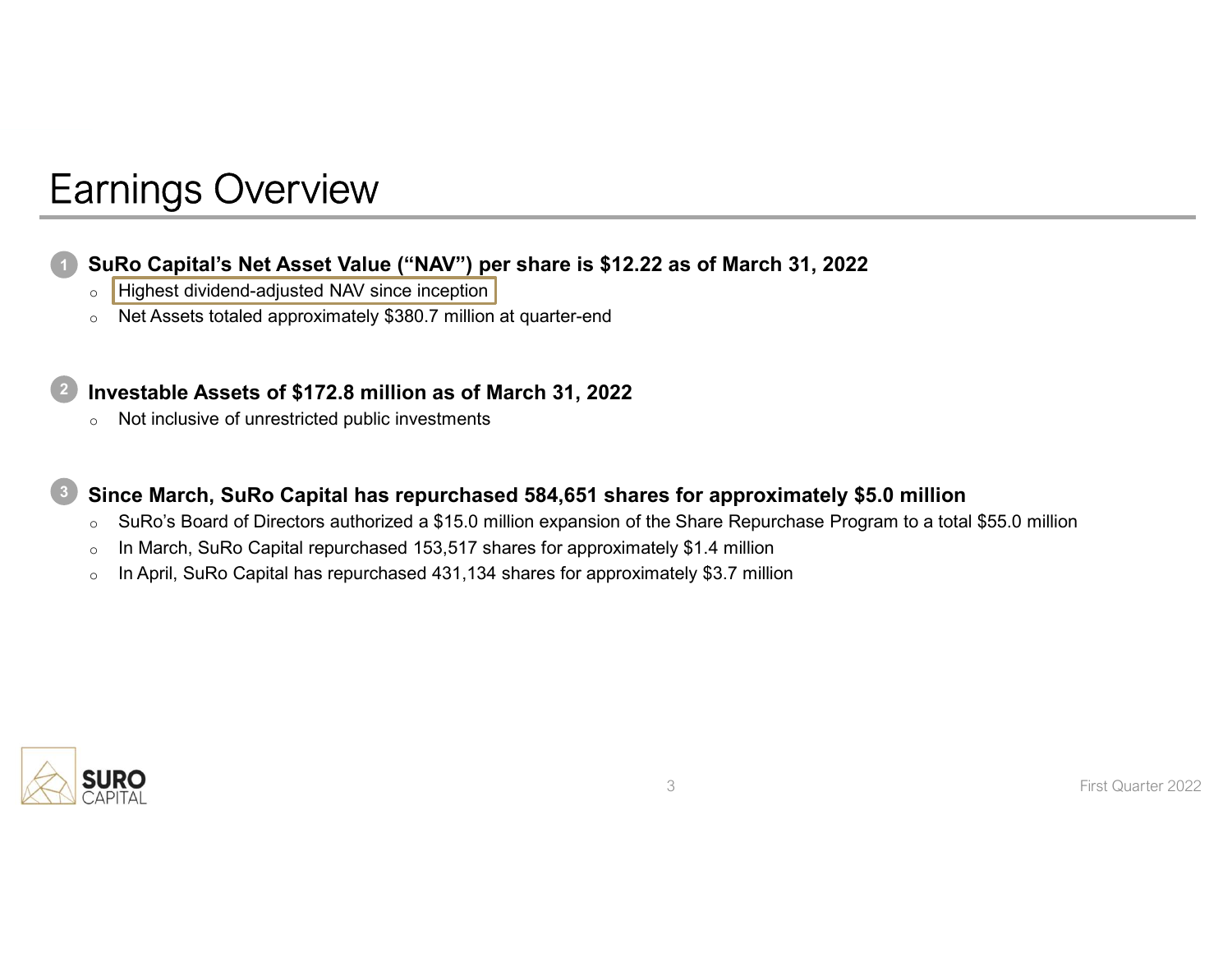### Top 5 Positions = 63% of Total Investment Portfolio at Fair Value

|                        | Top 5 Positions = 63% of Total Investment Portfolio at Fair Value                   |                                       |                                       |                                     |                                                                              |  |
|------------------------|-------------------------------------------------------------------------------------|---------------------------------------|---------------------------------------|-------------------------------------|------------------------------------------------------------------------------|--|
|                        | Based on Total Investment Portfolio Fair Value of \$280.8 million at March 31, 2022 |                                       |                                       |                                     |                                                                              |  |
|                        |                                                                                     | <b>Cost Basis</b><br>(\$ in millions) | <b>Fair Value</b><br>(\$ in millions) | % of Investment<br><b>Portfolio</b> |                                                                              |  |
| $\mathbf 1$            | $\star$ Course Hero                                                                 | \$15.0                                | \$76.8                                | 27.4%                               |                                                                              |  |
| $\overline{2}$         | Forge <sup>®</sup>                                                                  | \$2.5                                 | \$62.7                                | 22.3%                               |                                                                              |  |
| $3\overline{3}$        | <b>BL'NK-HEALTH</b>                                                                 | \$15.0                                | \$13.8                                | 4.9%                                |                                                                              |  |
| $\overline{4}$         | <b>Aspiration</b>                                                                   | \$1.3                                 | \$11.5                                | 4.1%                                |                                                                              |  |
| 5                      | <b>STORMW ND</b>                                                                    | \$6.4                                 | \$11.5                                | 4.1%                                | SuRo Capital's Top 5 positions<br>$\bullet$<br>account for approximately 63% |  |
|                        |                                                                                     | \$40.2\$                              | \$176.3                               | 62.8%                               | of the investment portfolio at fair<br>value as of March 31, 2022            |  |
|                        |                                                                                     |                                       | <b>Amount</b><br>(\$ in millions)     |                                     | SuRo Capital's cash balance<br>$\bullet$<br>was approximately \$172.8        |  |
| Cash at March 31, 2022 |                                                                                     |                                       | \$172.8                               |                                     | million, or 38% of gross assets<br>as of March 31, 2022                      |  |
|                        | Note: Total may not sum due to rounding.                                            |                                       |                                       |                                     |                                                                              |  |
| <b>SURO</b>            |                                                                                     |                                       |                                       |                                     | First Quarter 2022                                                           |  |

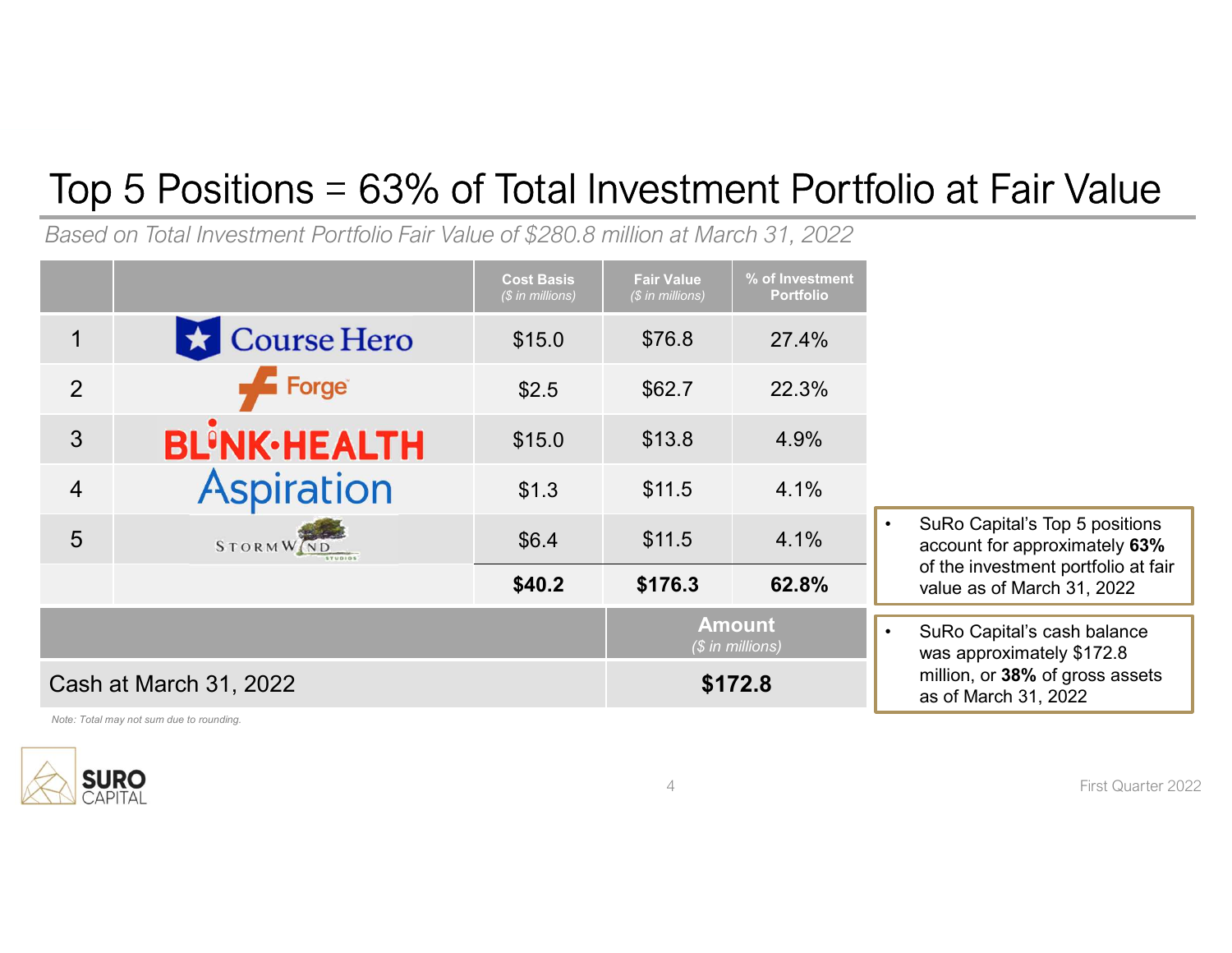### Share Repurchase Program

| <b>Share Repurchase Program</b>                                                                                                                                                                                                                                                                                                                                                                                                                                                                                                                                                                                                         |                           |                                      |                                                       |
|-----------------------------------------------------------------------------------------------------------------------------------------------------------------------------------------------------------------------------------------------------------------------------------------------------------------------------------------------------------------------------------------------------------------------------------------------------------------------------------------------------------------------------------------------------------------------------------------------------------------------------------------|---------------------------|--------------------------------------|-------------------------------------------------------|
| <b>Period</b>                                                                                                                                                                                                                                                                                                                                                                                                                                                                                                                                                                                                                           | <b>Shares Repurchased</b> | <b>Cash Used</b><br>(\$ in millions) | <b>Allocation</b><br>Remaining(1)<br>$$$ in millions) |
| 2017 Total Repurchases                                                                                                                                                                                                                                                                                                                                                                                                                                                                                                                                                                                                                  | 934,658                   | \$4.9                                | \$5.1                                                 |
| 2018 Total Repurchases                                                                                                                                                                                                                                                                                                                                                                                                                                                                                                                                                                                                                  | 1,483,698                 | \$10.3                               | \$4.8                                                 |
| 2019 Total Repurchases <sup>(2)</sup>                                                                                                                                                                                                                                                                                                                                                                                                                                                                                                                                                                                                   | 749,128                   | \$4.8                                | \$5.0                                                 |
| 2020 Total Repurchases                                                                                                                                                                                                                                                                                                                                                                                                                                                                                                                                                                                                                  | 1,655,848                 | \$10.4                               | \$9.6                                                 |
| 2021 Total Repurchases                                                                                                                                                                                                                                                                                                                                                                                                                                                                                                                                                                                                                  |                           |                                      |                                                       |
| Q1 2022                                                                                                                                                                                                                                                                                                                                                                                                                                                                                                                                                                                                                                 | 153,517                   | \$1.4                                | $$23.3^{(3)}$                                         |
| Q2 2022 to Date                                                                                                                                                                                                                                                                                                                                                                                                                                                                                                                                                                                                                         | 431,134                   | \$3.7                                | \$19.6                                                |
| Total To Date <sup>(4)</sup>                                                                                                                                                                                                                                                                                                                                                                                                                                                                                                                                                                                                            | 5,407,983                 | \$35.4                               | \$19.6                                                |
| (1) Share Repurchase Allocation remaining at period end. Includes Board approved expansions during the period.<br>(2) Does not include shares repurchased through SuRo Capital's Modified Dutch Auction Tender Offer, announced on October 21, 2019, and expired on November 22, 2019. The Tender Offer resulted in the repurchase of 1,449,275<br>approximately \$10.0 million.<br>(3) The remaining allocation includes the authorization of an additional \$15.0 million to the Share Repurchase Program on March 13, 2022, bringing the Share Repurchase Program total to \$55.0 million.<br>(4) Total may not sum due to rounding. |                           |                                      |                                                       |
| <b>SURO</b><br>5<br>CAPITAL                                                                                                                                                                                                                                                                                                                                                                                                                                                                                                                                                                                                             |                           |                                      | First Quarter 2022                                    |

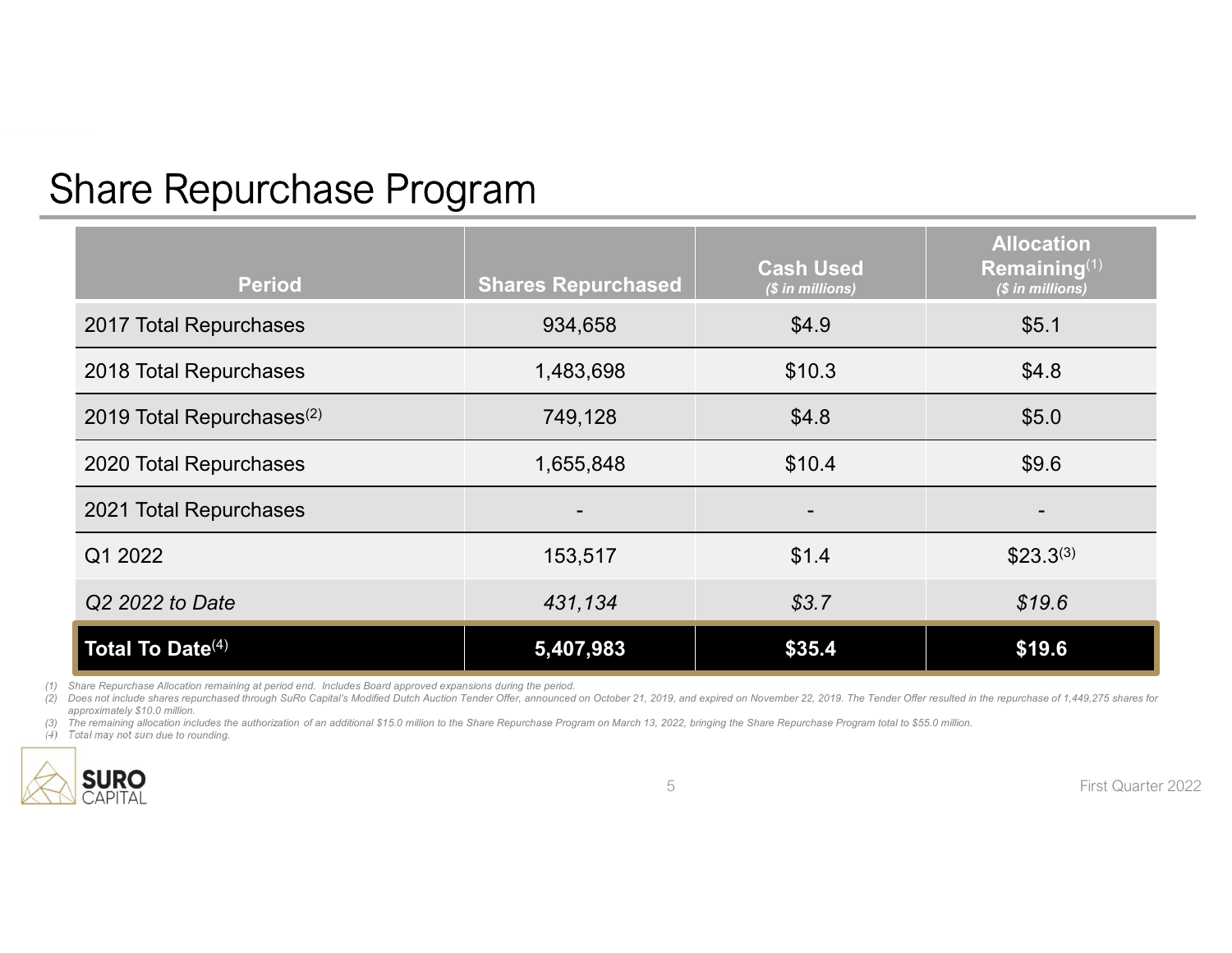### Key Investment Themes